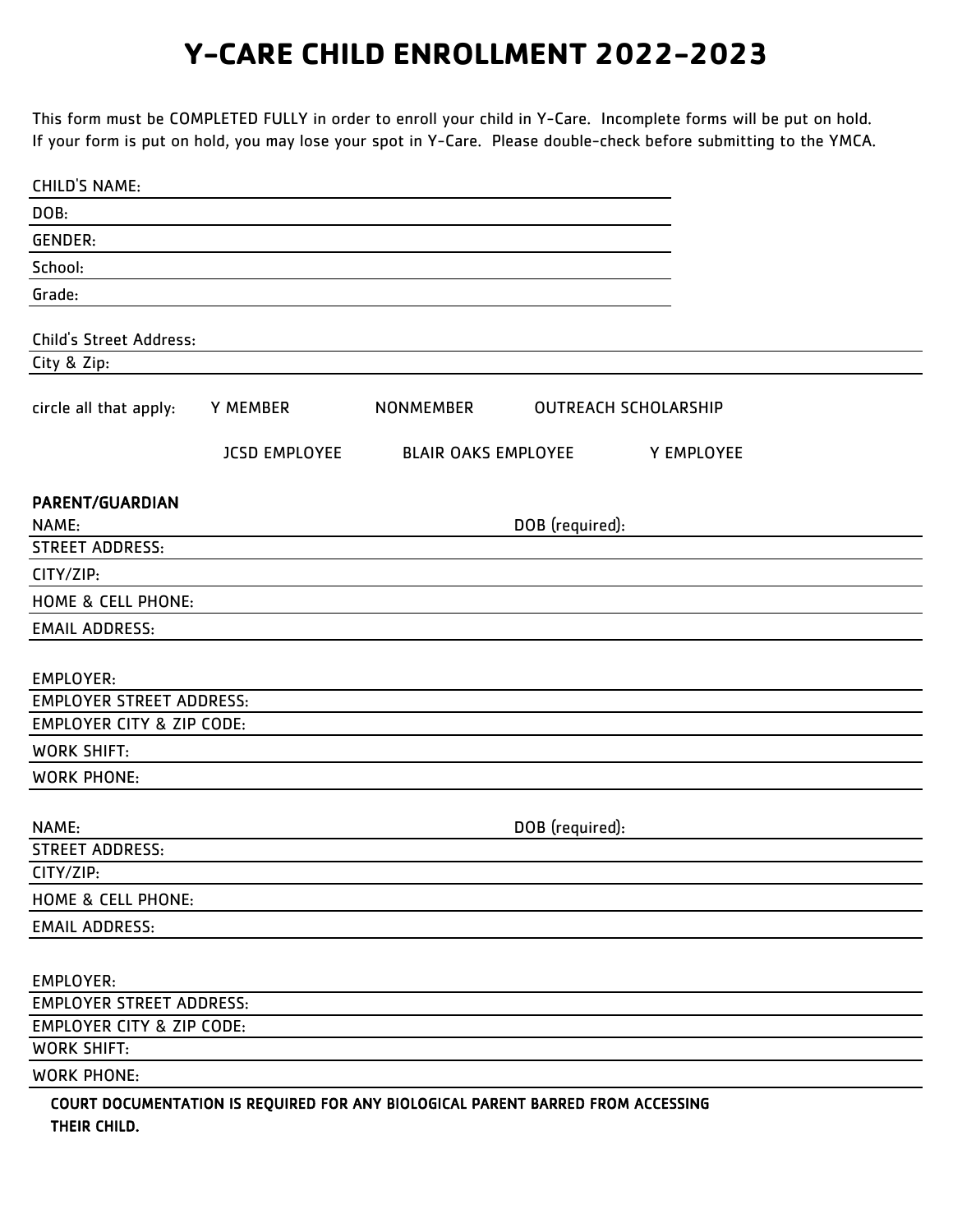#### EMERGENCY CONTACT OTHER THAN PARENTS

| NAME:                  |
|------------------------|
| <b>STREET ADDRESS:</b> |
| CITY/ZIP:              |
| PHONE:                 |
| RELATIONSHIP:          |

AUTHORIZED PICK UP: PLEASE LIST OTHER PEOPLE WHOM YOU AUTHORIZE TO PICK UP YOUR CHILD:

#### AUTHORIZATION FOR MEDICAL CARE

I understand that I will be notified at once in case of accident or illness to my child, and I will make arrangements for arrangements, or in a critical emergency requiring medical care, I authorize YMCA to contact the following: medical care of my child with the physician or hospital of my choice. If I cannot be reached to make necessary

| DOCTOR:                | <b>PHONE NUMBER:</b>          |                         |  |
|------------------------|-------------------------------|-------------------------|--|
|                        |                               |                         |  |
| HOSPITAL (circle one): | <b>SSM ST MARY'S 681-3000</b> | CAPITAL REGION 632-5000 |  |

| <b>CACFP (Child and Adult Food Program) Requirement</b>                                                         |  |                                      |                                     |                                                                                                              |  |  |
|-----------------------------------------------------------------------------------------------------------------|--|--------------------------------------|-------------------------------------|--------------------------------------------------------------------------------------------------------------|--|--|
| <b>CHECK HERE DAYS</b><br>your child will attend                                                                |  | What time does your<br>child arrive? | What time does your<br>child leave? | WRITE ANY COMMENTS, CHANGES OR<br>VARIATIONS IN USUAL ATTENDANCE IN THIS SECTION<br>INCLUDING SHIFT CHANGES. |  |  |
| <b>MON</b>                                                                                                      |  | $2:45$ PM                            | PМ                                  |                                                                                                              |  |  |
| <b>TUES</b>                                                                                                     |  | $2:45$ PM                            | PМ                                  |                                                                                                              |  |  |
| <b>WED</b>                                                                                                      |  | $2:45$ PM                            | PМ                                  |                                                                                                              |  |  |
| <b>THUR</b>                                                                                                     |  | $2:45$ PM                            | PМ                                  |                                                                                                              |  |  |
| FRI                                                                                                             |  | $2:45$ PM                            | PM                                  |                                                                                                              |  |  |
| SNACK provided in PM only<br>Snack provided on the following holidays: Columbus Day, Veterans Day, Election Day |  |                                      |                                     |                                                                                                              |  |  |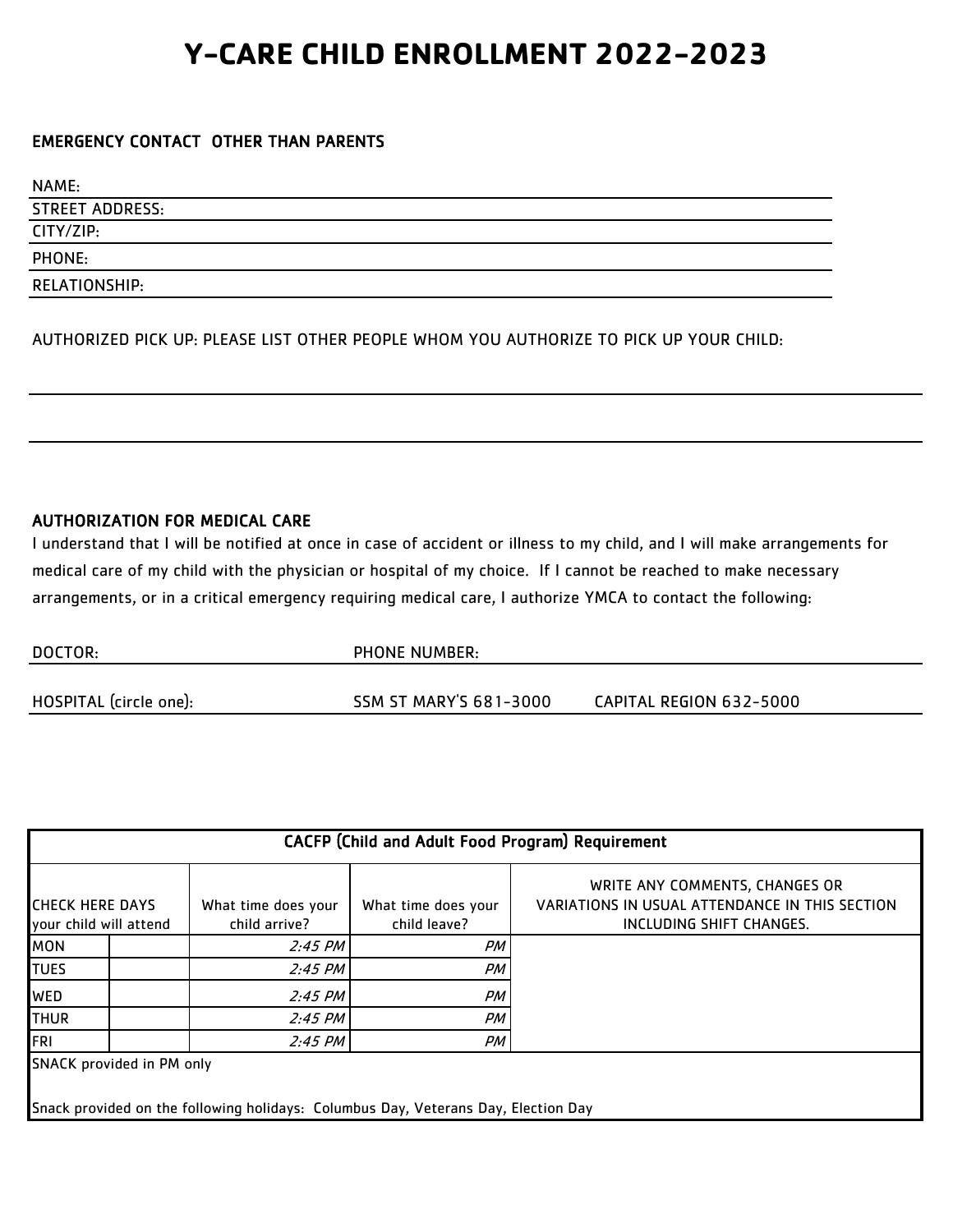#### ACKNOWLEDGEMENTS

I have received a copy of the Y-Care Parent Handbook, which contains policies regarding admission, care and discharge of children (Available online at www.jcymca.org. Printed copies by request).

I have been informed that a copy of the licensing rules for child care centers is available at this facility for review.

When my child is ill, I understand and agree that s/he may not be accepted for or remain in care. The YMCA and I have agreed on a plan for continuing communication regarding my child's development, behavior and individual needs.

I give the YMCA permission to transport my child if necessary. I understand that Y-Care does not participate in field trips.

I understand that before the first day of attendance by my child, I will provide proof of completed age-appropriate immunizations, or exemptions from immunizations.

I have been notified that I may request notice at initial enrollment or any time thereafter whether there are children currently enrolled in or attending the facility for whom an immuniztion exemption has been filed.

### PARENT SIGNATURE: DATE:

#### LIABILITY RELEASE

and assume all risks related to the participation in such activities, where such risks arise on or off the YMCA premises. In consideration of demands, damage actions and cause of action (present or future, whether known or unknown, (hereinafter the YMCA) school age programs and to participate in the YMCA activities associated with the program. I know I, the undersigned, request permission for enter the Jefferson City Area YMCA

anticpated or unanticipated) for any and all personal damages to my property relating to my presence on the YMCA premises and participation in any YMCA activity. I certify that I am 18 years of age and that my participation in the YMCA activities are voluntary. I give consent for my child to be photographed, videotaped or to appear in local newspaper articles or other local media.

PARENT SIGNATURE: DATE:

#### PARENT'S HEALTH STATEMENT FOR SCHOOL-AGE CHILD

My child is in good health, is able to participate in group care, and has no special health or medical requirements. If my child is able to participate in group care but has special health or medical requirements, I have listed them seizures), behavioral disorders, special needs, etc: here. PLEASE LIST ANY SPECIAL HEALTH OR MEDICAL CONDITIONS, including chronic health problems (Asthma,

An INDIVIDUALIZED CARE PLAN FORM is REQUIRED for any child with a condition as listed above. Falsification of records is grounds for expulsion from the program.

PARENT SIGNATURE: DATE: